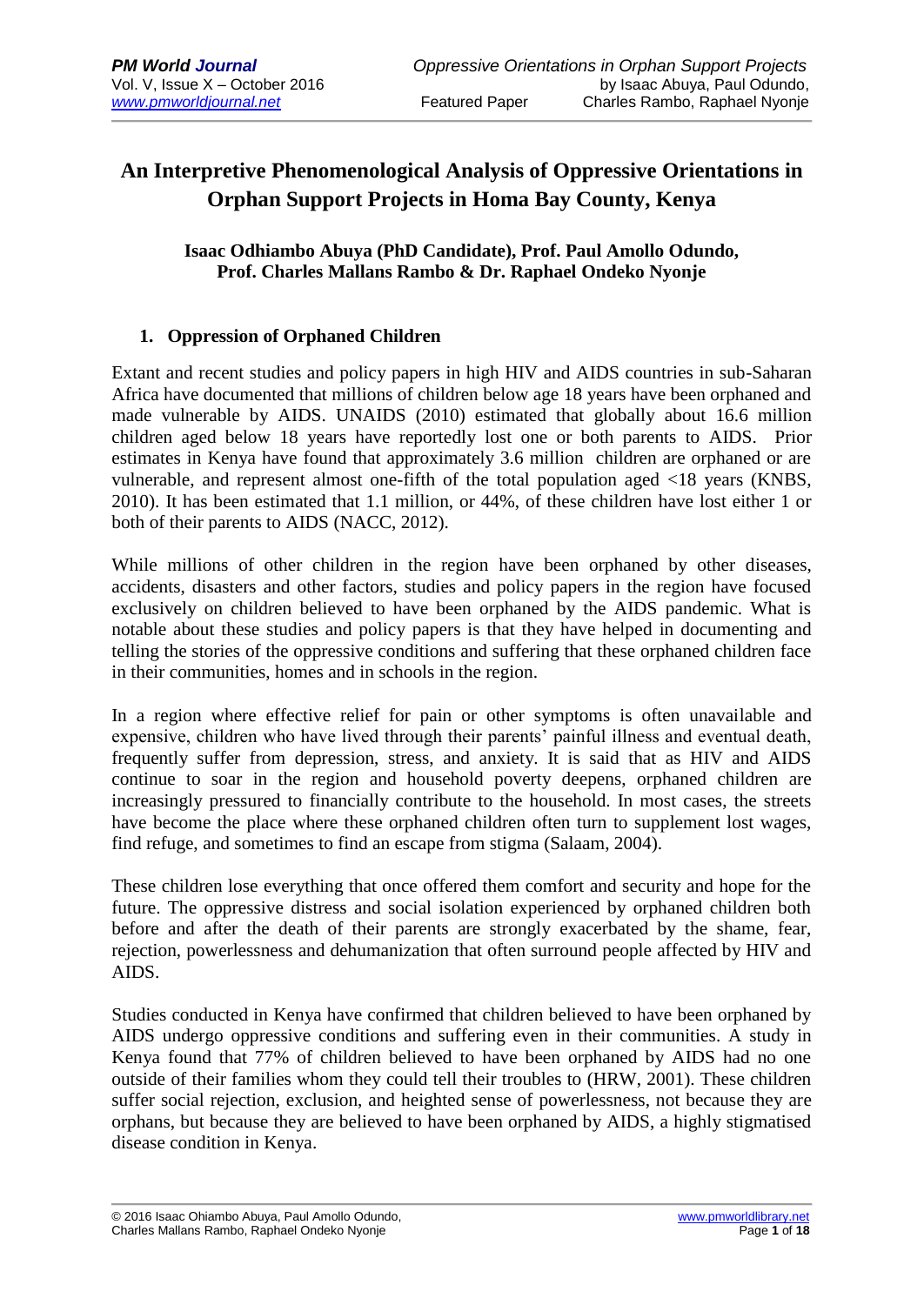A report by UNICEF (2013) in Kenya found that the majority of orphaned children and their households are not receiving orphan-targeted support services. While these services are intended to address the basic or core needs of orphaned children (food and nutrition; shelter and care; legal protection; health care; psychosocial support; and education), millions of these children are socially marginalized and are not receiving the services as outlined by the global framework for the protection, care, and support of orphans and other vulnerable children (UNICEF, 2013). The marginalization and social exclusion of these children from the services exacerbates their oppression and suffering. There is also a strong possibility that the coverage of these services is limited to a few orphaned children, or not adequately financed and properly targeted.

Pfleiderer and Kantai (2010) conducted a study in Kenya on orphaned children, and they found that systems and services to prevent and respond to child maltreatment in Kenya are weak, and many cases of child abuse and maltreatment go unreported. Maltreatment of orphaned children includes child neglect, abandonment, assault, sexual abuse, child prostitution, harmful cultural practices, and exploitative labor. Orphaned children who lack adequate adult care and protection are at higher risk of all forms of child maltreatment. These are some of the worst forms of oppression and social injustice.

Sexual abuse of orphaned girls is one of the worst forms of oppression that are visited on orphaned children. A study undertaken jointly by UNICEF and the government of Kenya (UNICEF & GoK, 2006) in the coastal region of the country on the extent of sexual abuse and exploitation of orphaned girls indicate that some 10,000 – 15,000 orphaned girls living in coastal areas are involved in casual sex work – up to 30% of all 12-18 year olds living in those areas. A further  $2,000 - 3,000$  girls and boys are involved in full-time year round commercial sex activity in the region.

Exploitation of orphaned children has been documented in a number of studies across Kenya. For example, a study conducted by Biemba and colleagues in Kenya (2009) found that of 1520 orphaned children enrolled in the study, very few had received any medical (3.7%), psychological (4.1%), or material support (6.2%) in the past 12 months, inspite of the fact that there were projects funded to support these children. Although still low, school support was the most common type of support received for school-aged orphans aged 5–17 years, at 11.5%. These children also take on income- and sustenance-generating activities that put them further at increased risk of exploitation and abuse.

Psychological oppression caused by trauma and stress following parental death and the painful realities of exclusion have been documented in studies among orphaned children. For instance, a longitudinal study conducted in study in Uganda's Rakai District to determine the nature and emotional problems of orphaned children found out that majority of orphaned children felt angered about their parents' death, especially those living with relatives and that many of them were showing signs of stress and trauma(Sengendo.et.al, 1997). Orphans experienced additional trauma from lack of nurturance, guidance and a sense of attachment, which impeded their socialization process- through damaged self-confidence and motivation (Sengendo.et.al, 1997). When a parent dies from AIDS, trauma is often accompanied by stigma and discrimination. At school, AIDS orphans were singled out or rejected by their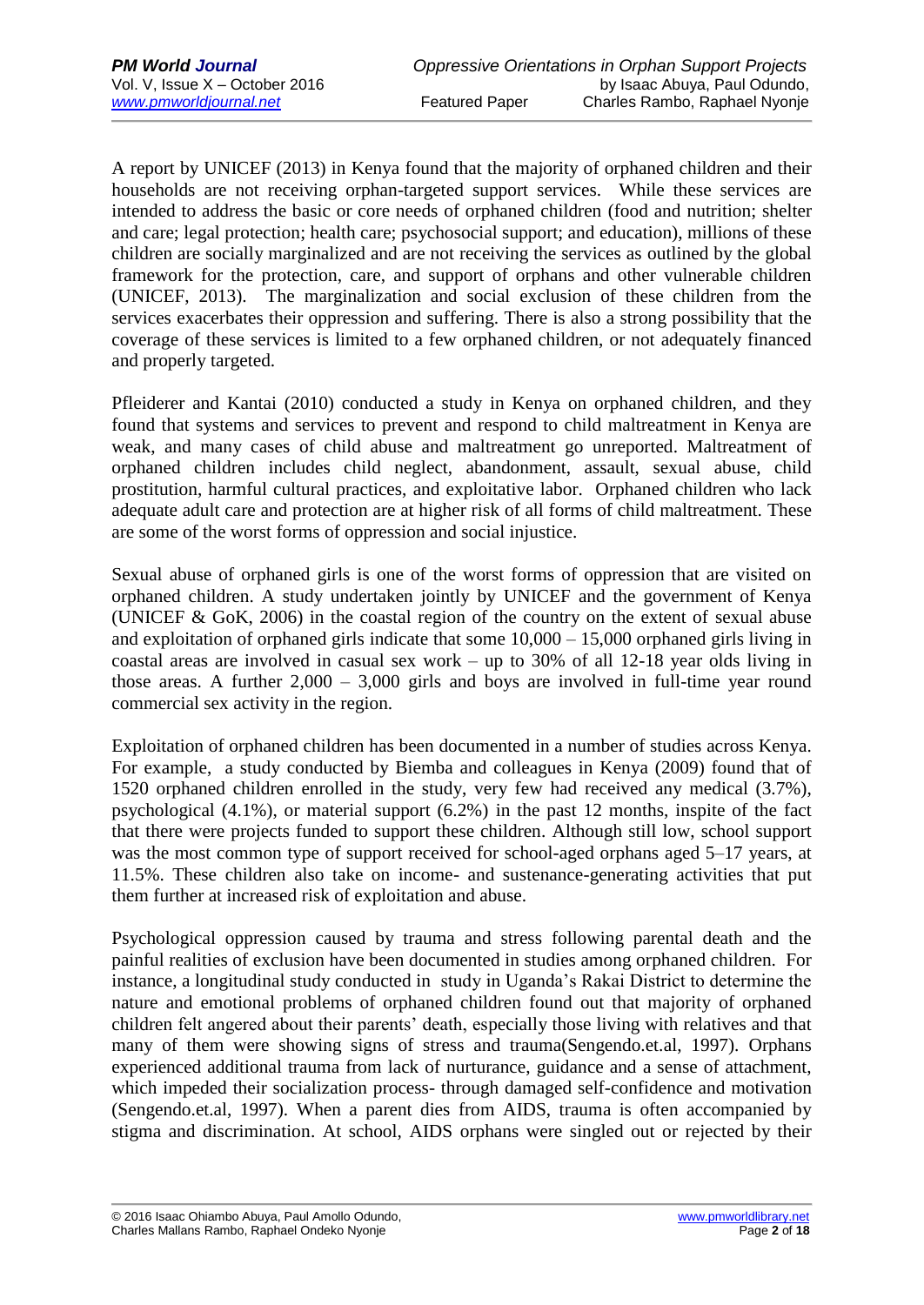peers, which created barriers to healthcare, education and access to social events (Subbarao et .al, 2004).

A study conducted in Zimbabwe by UNICEF to determine children's needs found out that orphaned children were worried most of the time that they were growing up without parental care (24%), while 6%, 19%, 5%, and 21% mentioned ill health, poverty, shelter and not completing school respectively as their greatest concerns (UNICEF, 2005).

Sengendo and Nambi (1997 in a Ugandan study, found that most children felt hopeless or angry when their parents became sick and scared their parents would die. Most orphans were depressed, with lower expectations about the future: fewer orphans expected to get a job, wanted to get married or wanted children than non-orphans. Depression was more likely in 10-14 years old than 15-19 years and such children were more likely to be living with a widowed father than with a widowed mother, suggesting that the loss of a mother is more distressing than the loss of a father Stigmatisation, dropping out of school, changed friends, increased workload, discrimination and social isolation of orphans all increase the stress and trauma of parental death.

Early evidence of the educational exclusion and poor outcomes for orphaned children came from Uganda (Muller & Abbas, 1990). There was early evidence that the financial strain led to households with orphans failing to raise funds to send these children to school, while non orphans in the same households were going to school. World Bank (1997) in a study in seven African countries found that primary enrolment rates of orphans, especially double orphans, were generally lower than in non-orphans, especially in countries with low overall enrolment rates and in households with least assets.

The education of orphaned children is often disrupted when parents become sick, especially older girl children who are required to take over household and care giving chores. In Uganda, amongst children 15-19 years whose parents had died, only 29% continued their schooling undisrupted; 25% lost school time and 45% dropped out of school; school-age children with the greatest chance of continuing their education were those who lived with a surviving parent; those fostered by grandparents had the least chance  $(7%)$  (Sengendo & Nambi, 1997).

Analyses in 10 sub-Saharan countries found evidence of intra-household discrimination against orphans as manifested in schooling, with orphans having lower enrollment rates than non-orphans in the same household(Hepburn, 2001). In a study by UNICEF in Andra Pradesh, Nepal (UNICEF, 2009) on barriers to orphaned children's wellbeing, found that orphaned children had very little say in decisions affecting their lives and that no advice was given to them nor were their opinions sought.

## **2. Conceptualization of Oppression**

Various definitions of oppression have been advanced by scholars from diverse backgrounds. There is, however no agreed definition of oppression. Webster's Third International Dictionary defines oppression as unjust or cruel exercise of authority or power especially by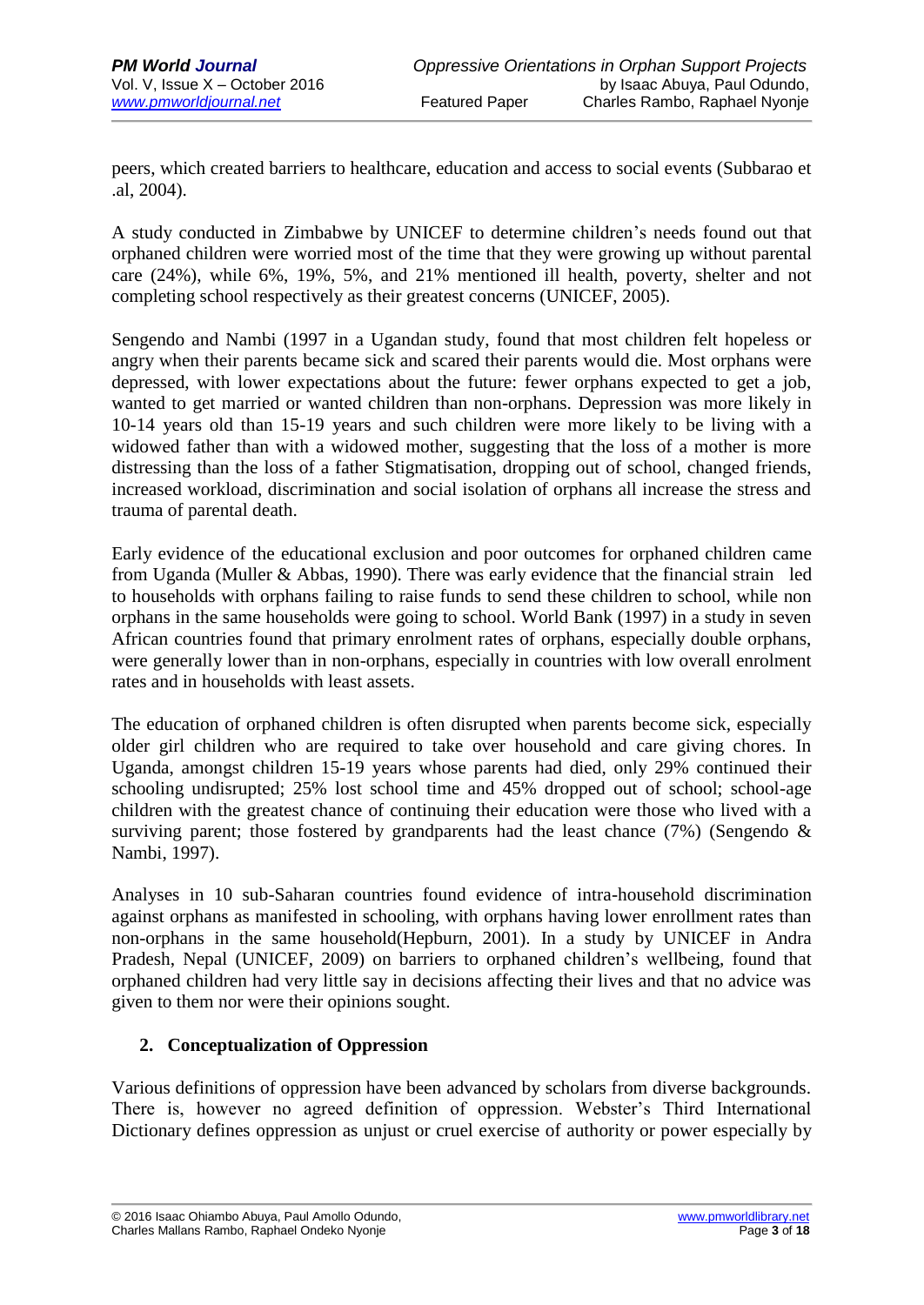the imposition of burdens; the condition of being weighed down; as a sense of heaviness or obstruction of the body or mind.

The Social Work Dictionary defines oppression as the social act of placing severe restrictions on an individual, group or institution, with the oppressed group feeling devalued, exploited and deprived of privileges by the individual or group which has power. The Blackwell Dictionary of Sociology defines social oppression as concept that describes a relationship between groups or categories of between groups or categories of people, in which a dominant group benefits from the systematic abuse, exploitation and injustice directed toward a subordinate group. Social oppression becomes institutionalized when its enforcement is so of social life that it is not easily identified as oppression and does not require conscious prejudice or overt acts of discrimination.

Deutsch (2006) conceptualizes oppression as the experience of repeated, widespread, systems of injustice, and that it does not have to be extreme, involve the legal system nor violent for it to be called oppressive. Harvey (1999) has used the term 'civilized oppression' to characterize the everyday processes of oppression of normal life. Civilized oppression is embedded in unquestioned norms, habits, and symbols, in the assumptions underlying institutions and rules, and the collective consequences of following those rules. According to Young (1990) civilized oppression refers to the vast and deep injustices some groups suffer as a consequence of often unconscious assumptions and reactions of well meaning people in ordinary interactions that are supported by the media and cultural stereotypes as well as by the structural features of bureaucratic hierarchies and market mechanisms.

Other scholars like Gill (1994, Young ,1990) see oppression as the relations of domination and exploitation (economic, social and economic) between social groups and classes within and beyond societies, leading to injustices, discriminations, dehumanizing and development inhibiting conditions of living, imposed by oppressors upon dominated and exploited individuals, social groups, classes and peoples. Accordingly, these conditions are perceived to cause people to turn to social services for help. Seen from this perspective, oppression is seen to be motivated by intent to exploit and results typically in disadvantageous, unjust conditions of living conditions for its victims. It serves as a means to enforce exploitation toward the goal of securing advantageous conditions of living for its perpetrators.

## **3. Child Welfare Projects as Oppressive Systems**

Dumbrill, (2003), argues that child welfare projects predominantly adopt a power over approach to practice and programming, rather than the power with approach. The power over approach predominant in these Projects allows professionals in these systems to control the power dynamics of relationships. When the power over approach to practice is exercised by an agency and its workers, it often forces the caregivers to play the game with the child welfare system (Dumbrill, 2003).

The power over dynamic is further reinforced by the ability of the child welfare project to draw upon the extensive networks and resources at its disposal, giving the project substantially greater resources and access than the orphaned children and families. Additionally, professionals in these Projects have the ability to control what information can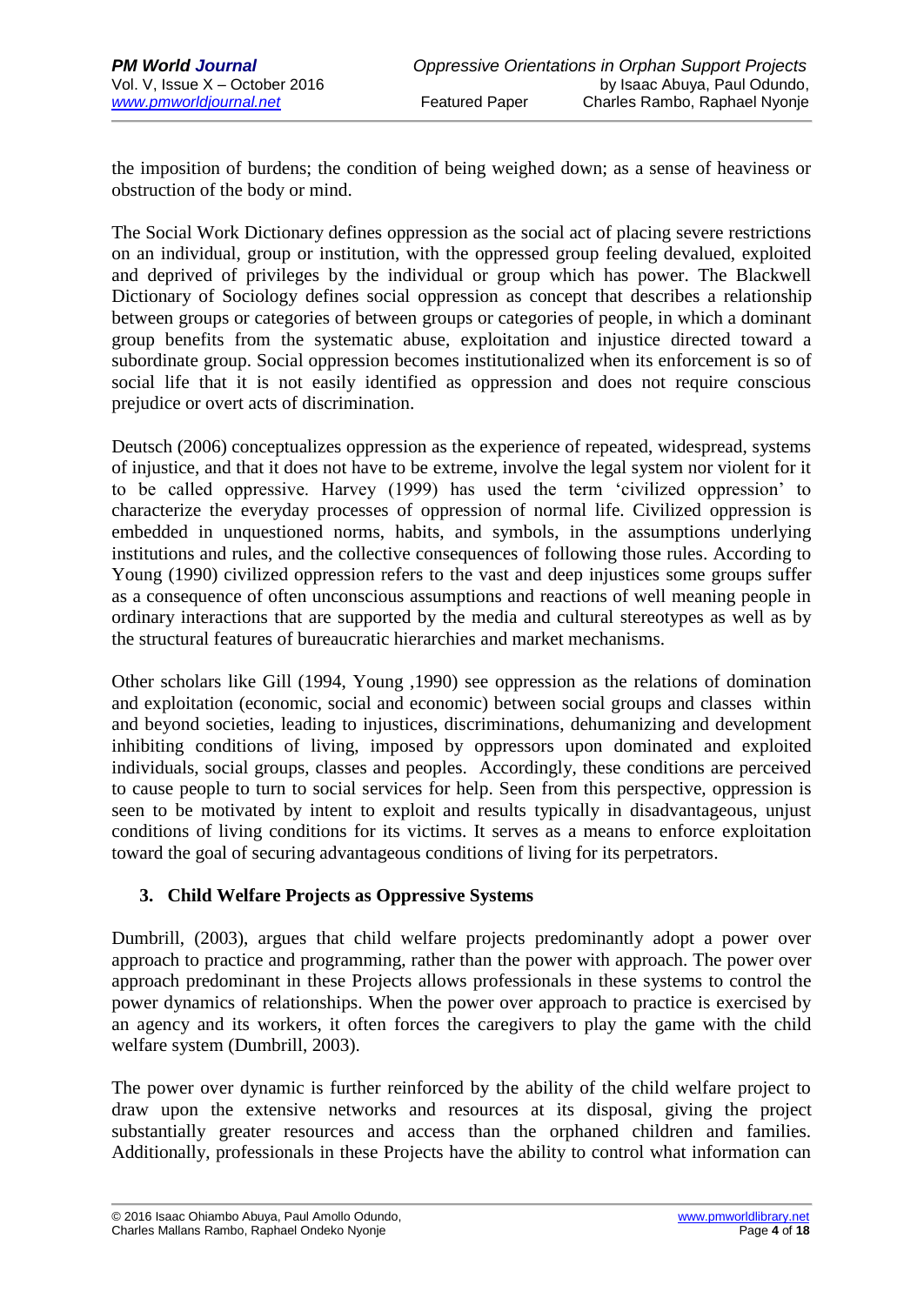be made available to a child or care giver. This often makes orphaned children and their families from challenging the child welfare Projects, while conversely reinforcing the power being exercised by the professionals and the Projects (Dumbrill, 2003).

Child welfare projects operate within a bureaucratic framework. Weinberg (2006) argues that child welfare workers, who might want to address systemic oppression and marginalization, find it difficult to challenge the status quo, which in turn, reinforces the oppression of orphaned children in child welfare system. The bureaucratic culture in child welfare Projects, contributes to oppressive outcomes. The result is that child welfare project remains unchallenged about its oppressiveness, and the marginalized orphaned children continue to experience oppression

#### **4. Statement of the Problem**

Orphan support projects are designed and implemented to empower orphaned children and to keep these disadvantaged children from the social and structural oppressions and problems which pose a profoundly more universal risk to the wellbeing and survival of orphaned children (UNICEF, 2013; Pfleiderer & Kantai, 2010). While extant and recent studies in Kenya and other sub-Sahara Africa have documented the excruciating oppression and suffering that orphaned children experience in their families, schools and communities(see UNAIDS, 2010; Salaam, 2004; UNICEF, 2013; Pfleiderer & Kantai, 2010; UNICEF & GoK, 2006), few studies have explored how orphan support projects exacerbate the oppression and suffering of the orphaned children.

Moreover, no known study has explored the lived experiences of these children with oppressive projects and services. The research silence on the potential contributions of these projects in reinforcing oppressive feelings and conditions of the orphaned children have unwittingly made these projects and services ineffective. Notwithstanding this, there is an emerging demand for child welfare projects to design and implement anti-oppressive policies and interventions that empower disadvantaged children and their families (Dumbrill, 2012, 2011; Grant, & Ojo, 2008; Mullay, 2007).

Notwithstanding the oppressive conditions that orphaned children undergo long before they even get enrolled in support projects, these children may experience double jeopardy of oppression in the orphan support projects, since the structure of these child welfare projects and practices reinforce the oppression of the very disadvantaged orphaned children and they plan to support. Moreover, even studies that have attempted to examine the oppressive conditions and suffering that orphaned children experience as a result of inadequate and inconsistent services, have been expert dominated and have excluded the voices of these children and have not examined the experiences of these children with oppression in the very projects that are purportedly designed and implemented to protect them. The purpose of this study therefore is to examine how orphaned children experience oppression in orphan support projects.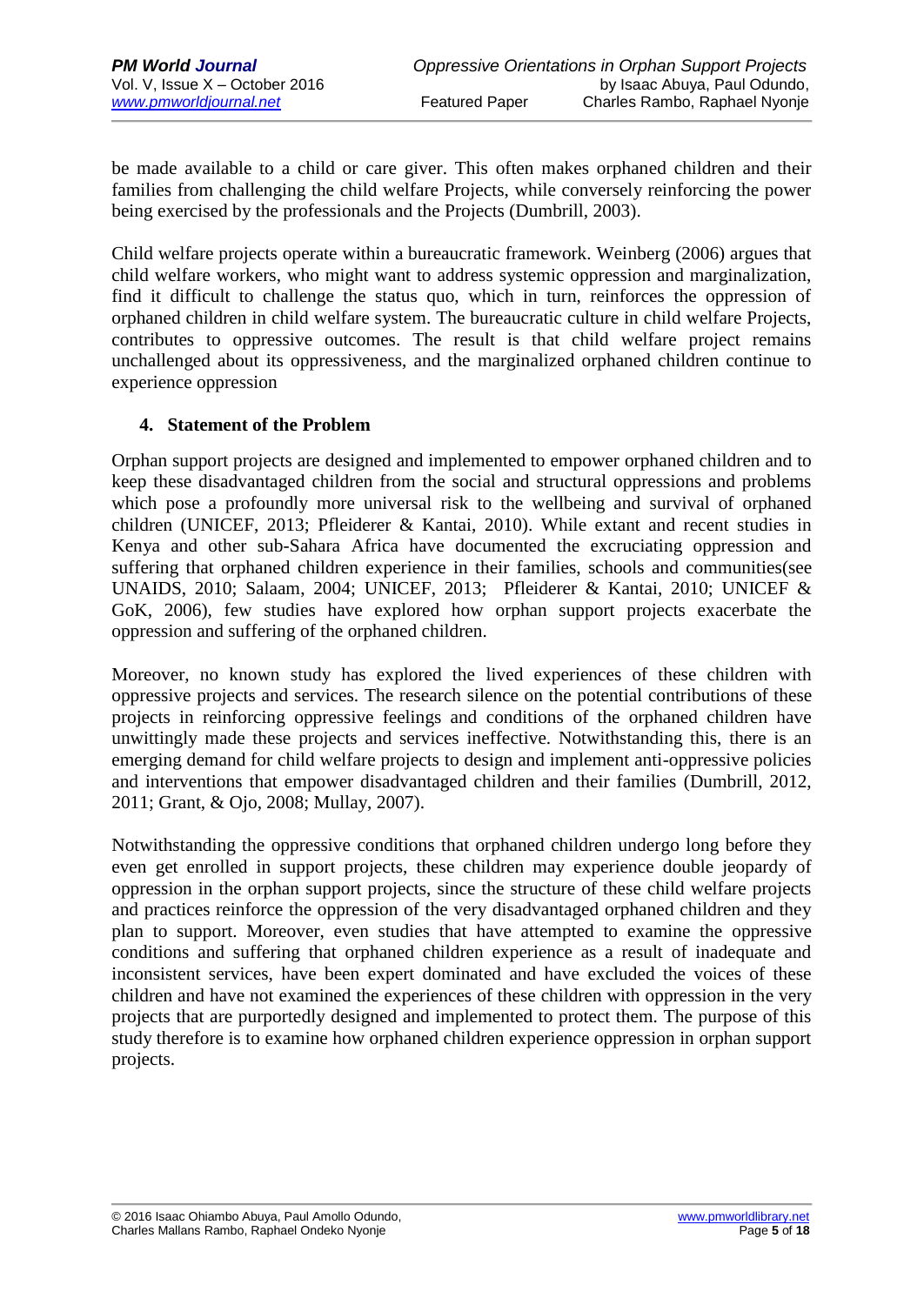#### **5. Research Methods**

#### **5.1.** *Research Design*

The study uses Interpretive Phenomenological Analysis (IPA), an approach to qualitative research concerned with exploring and understanding the lived experiences of a specified phenomenon (Smith, 2004). IPA involves the detailed examination of participants' 'lifeworlds'; their experiences of a particular phenomenon, how they have made sense of these experiences and the meanings they attach to them (Smith, 2004). Although firmly embedded in psychology, Smith, Flowers and Larkin (2009) have welcomed and encouraged those without formal psychology training to use IPA to answer questions of importance to their discipline.

A growing body of IPA work has enabled the voices of under researched groups to be heard e.g. orphaned children (Petals et al, 2009). The key theoretical perspectives of IPA are phenomenology, interpretation (hermeneutics) and idiography (Smith, 2004, 2007, Smith, Flowers & Larkin, 2009). While these three features are not unique to IPA, they have been combined and the specific emphases and techniques used within the method identify IPA as an affiliate but distinct approach in the field of phenomenological enquiry.

#### *5.2. Research Participants*

Eight (8) male and female orphans aged between 15-17 years enrolled in three orphan support Projects in Mbita sub-county, were recruited through the help of the Projects' social workers. The social workers contacted the guardians of the enrolled orphaned children and explained to them the purpose of the study, and requested them to allow their orphaned children to participate in the study. The social workers informed the guardians/ parents that the information was for academic purposes only and not for internal use by the project.

#### *5.3. Ethical Issues*

After the consent of the parents and guardians of the twelve orphans had been sought, the purpose of this study was further explained to the orphaned children and their assent received. Laws and Mann (2004), state that it will be necessary to seek the consent of parents and carers to work with individual orphaned children. However, the literature demonstrated that this process can be negotiated in a way that respects orphaned children's competencies and empowers them to make choices for themselves. For example, Mahon and others (1996) stated that in their study orphaned children were approached directly for their consent, with parents first being asked only for permission to make contact with the child. Thomas and O'Kane (1998) in their study of 12 year olds in the care and protection system empowered the child participants by seeking active agreement from the child and passive agreement from the parent.

Each child was informed individually that the information shared would be kept confidential and that participation in the study would not in any way affect their project sponsorship. The orphaned children were asked to share their experiences in the language they were most comfortable with and were reminded that each one of them was free to stop participating in the study at any time without giving any reasons and without penalty.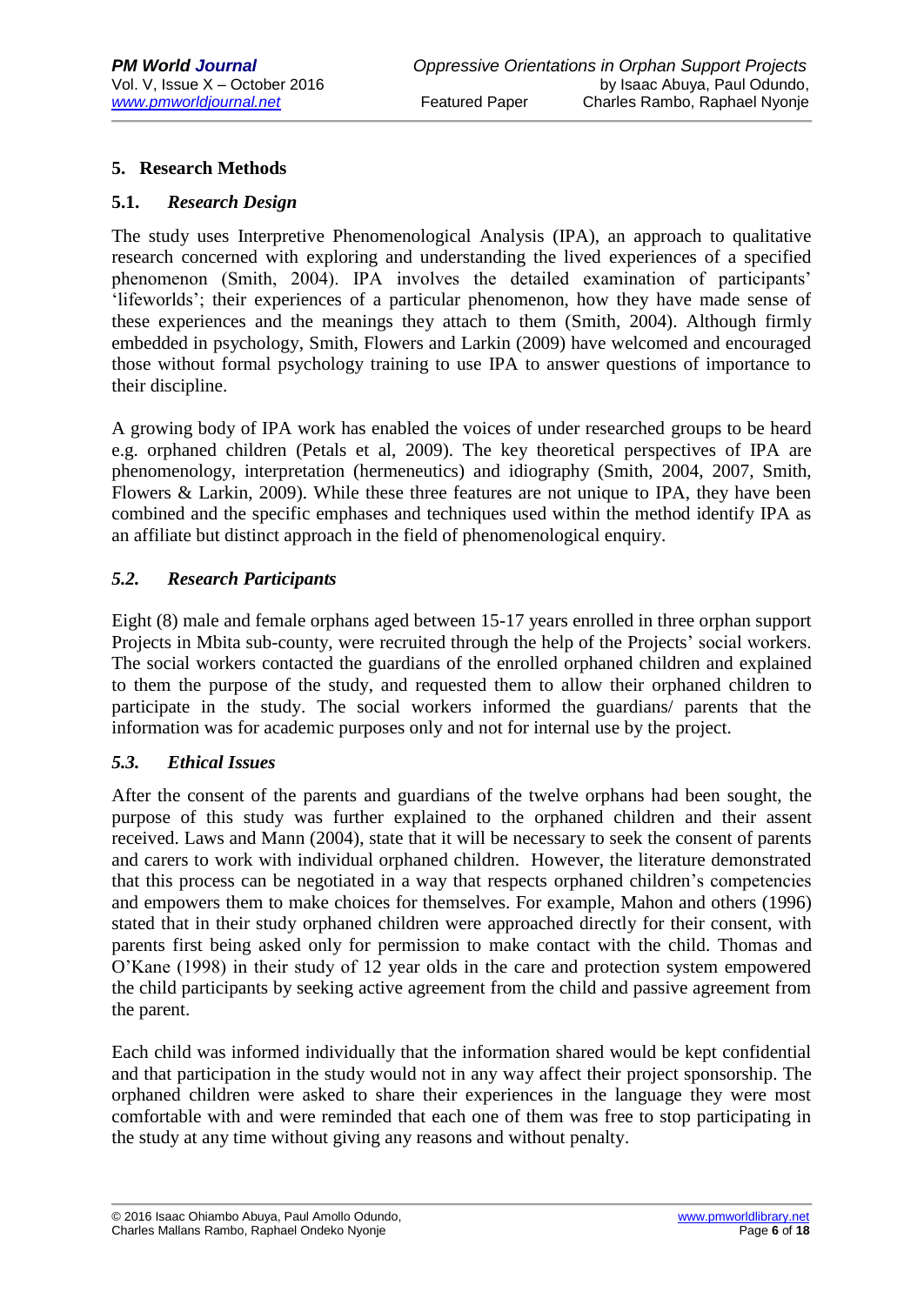Articles 12 and 13 of the UNCRC require that orphaned children should be informed, involved and consulted about all decisions that affect their lives, and that this helps to increase involvement of orphaned children as participants and co-researchers (Johnson et al., 1998; Nieuwenhuys, 2001; Lansdowne, 2002; Kirby and Bryson, 2002; Sinclair, 2004) . Majority of the orphaned children were comfortable with the Luo language (their mother tongue), while a few said that they would mix both Luo and English languages if they and when they found it necessary.

## *5.4. Data Collection Method*

Significant time was invested in constructing an interview guide in English that ensured that the wording and sequence of questions were simple, easy to understand and well constructed. The final interview guide had three open- ended questions: (*1). Tell me, what does not make you happy in this project? (2).What can you say of the assistance that this project gives you? (3).If you had power to change things in this project, what would you change?* Wilson and Powell (2001) posit that open-ended questions are questions that do not make assumptions or assume a particular answer, and encourage more than a two or three word response. According to them open ended questions commonly use the six helpers of *Who? What? Where? Why? When?* and, *How*? Pretty (1995) advises those conducting research with children to use brief open ended questions to allow the children to describe their views in their own words.

These three questions avoided mentioning the phrase *oppression,* or words similar to oppression, to enable for deeper exploration of the lived experiences of the orphaned children with the Projects, and to empower the children to freely explore their experiences with these Projects. Davis, (1998) argues that to not only meet ethical obligations, but to improve the validity and reliability of the research data, a consensus has developed around the belief that the ethics, tools and roles employed in qualitative children's research should empower the children.

Eight in-depth individual interviews and an additional four focus group discussions were conducted with the recruited children in their schools at games times (when pupils are not in their classes) to avoid disruption of classroom instructional learning. A number of researchers have advised that to fully engage children in the research, the process of data collection should consist of more than a 'one off encounter' with children (Thomas & O;Kane,1998; Mason & Urquhart, 2001; Save the Orphaned children, 2001; Punch, 2002b; Jurak, 2003) . Most of these researchers found that it was helpful to conduct a series of interviews or focus groups with children, especially when dealing with sensitive issues. The use of a series interview encounters assisted with things such as; developing rapport and trust, providing opportunities to follow up on issues and further explore or confirm participants' ideas and thoughts. This process helped in eliciting the children's subjective frames of reference and increased the reliability of the collected data (Kortesluoma et al 2003).

#### *5.5. Data Analysis Process*

The analysis of the qualitative data followed a sequential manner, beginning with analysis of individual-level information (person-by-person) for each of the 8 children before proceeding to a group-level analysis that brought together data for all the 8 children. Each interview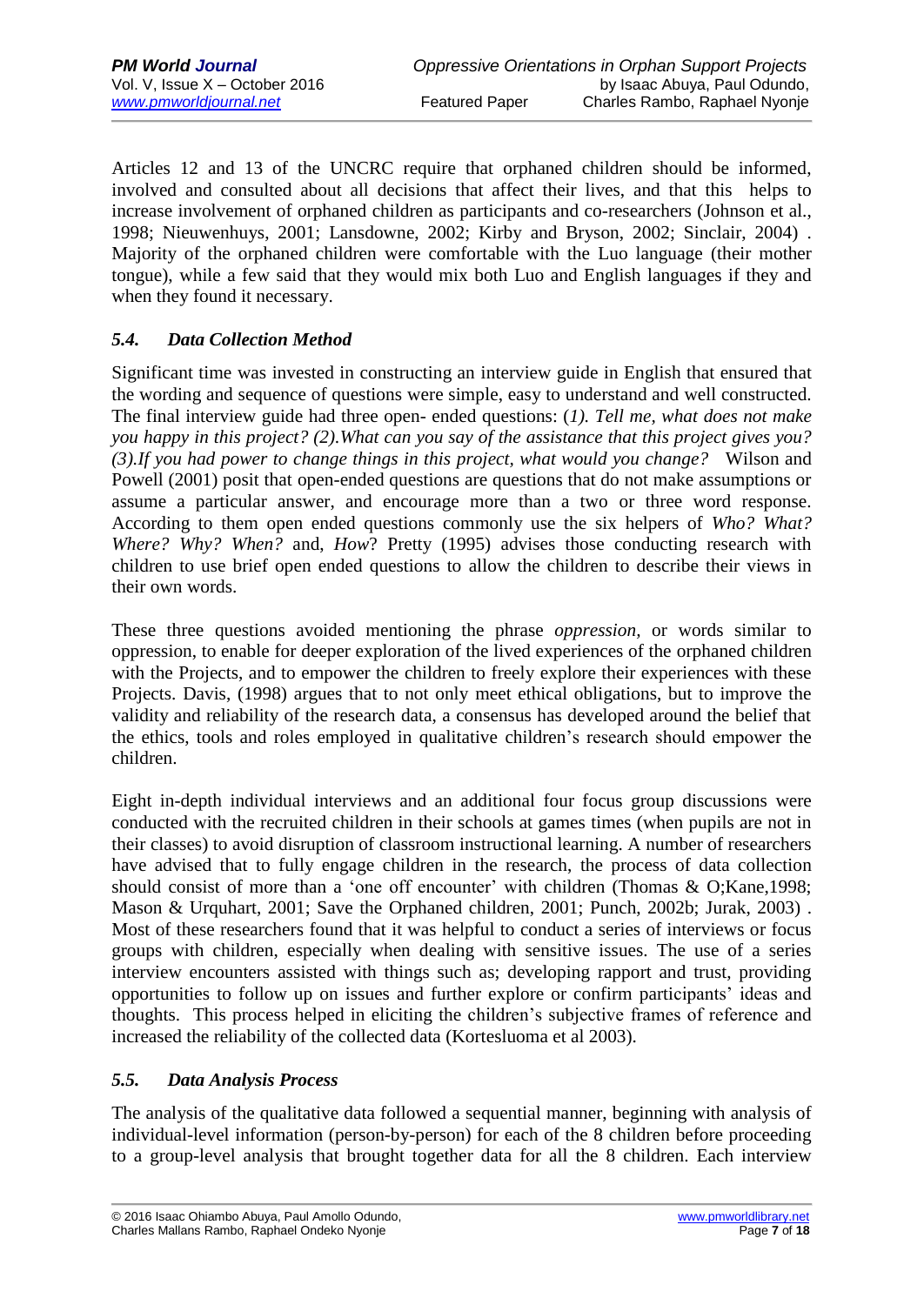transcript was entered into NVivo 10 computer software project and subsequently coded through this software. Smith and Osborn (2003) noted that a meticulous case-by-case analysis of individual transcripts can be a lengthy process. IPA dictates that each interview should be analyzed separately to find emerging themes before examining across the interviews (Smith, 2004). For the group level analysis, a list of all the themes was recorded in each transcript. After this, operational definitions of all the themes were examined to find ones that were similar across all participants. Similar themes were combined under four broad higher-order themes. Smith (2011) recommends four or five themes, in order to give justice to each theme in writing manuscripts.

Next the themes were reorganized in NVivo 10 to fit a developed coding chart, which created a "code book" of all the freely translated quotes in each higher-order theme according to the sub-theme that the quotes supported. Operational definitions were subsequently carefully created to account for the various sub-themes. During group-level analysis, time was spent in expanding, delineating and delimiting operational definitions pertaining to these higher-order themes to ensure their alignment with constituent supporting quotes. Through NVivo's Node Summary Report, the number of quotes and number of participants who were quoted were recorded in each theme to provide evidence of the prevalence and density of themes, as recommended by Smith (2011).

### **6. Research Findings**

### *6.1. What Makes Orphaned Children Not Happy with the Projects*

One of the dominant themes that kept on recurring in discussions with the orphaned children was the fact that some of those who work in these Projects refer to them as "AIDS orphans' or as 'children orphaned by AIDS'. The children said that the constant reference to AIDS when referring to orphaned children is stigmatizing and humiliating to them. While a number of the orphaned children reported that HIV and AIDS is a major challenge in their villages, they argued that they honestly do not know what actually killed their parent or parents, and that it is unfair to call them by the 'AIDS' label.

Due to heavy stigma that those with HIV and AIDs experience in their villages, the children felt that the constant reference to orphans as AIDs orphans, or as children orphaned by AIDS, is not only embarrassing and humiliating them, but is a painful reminder that they will also die soon of the disease. They said that this affects their self esteem and makes them to be constantly worried that they have the disease and may not live long. One female orphan in class seven had this to say: "One *day I was called by one of the social workers to go to the office to meet some people…. I think they wanted to sponsor more orphans… I was shocked when she told the two visitors that I am one of the AIDS orphans in their project… that I am very bright and need a lot of support. I just stood there hoping for a big hole to come and swallow me alive…..why would she call me that?"*

Most of the children reported that a number of times they have been reminded by some of the staff working in the Projects that their parents died of AIDS and have been warned that they have to be very careful to avoid also being infected by HIV. The children said that the reference made by project staff to what had killed their parents when they (the orphaned children) make mistakes, brings back painful memories of their dead parents. They reported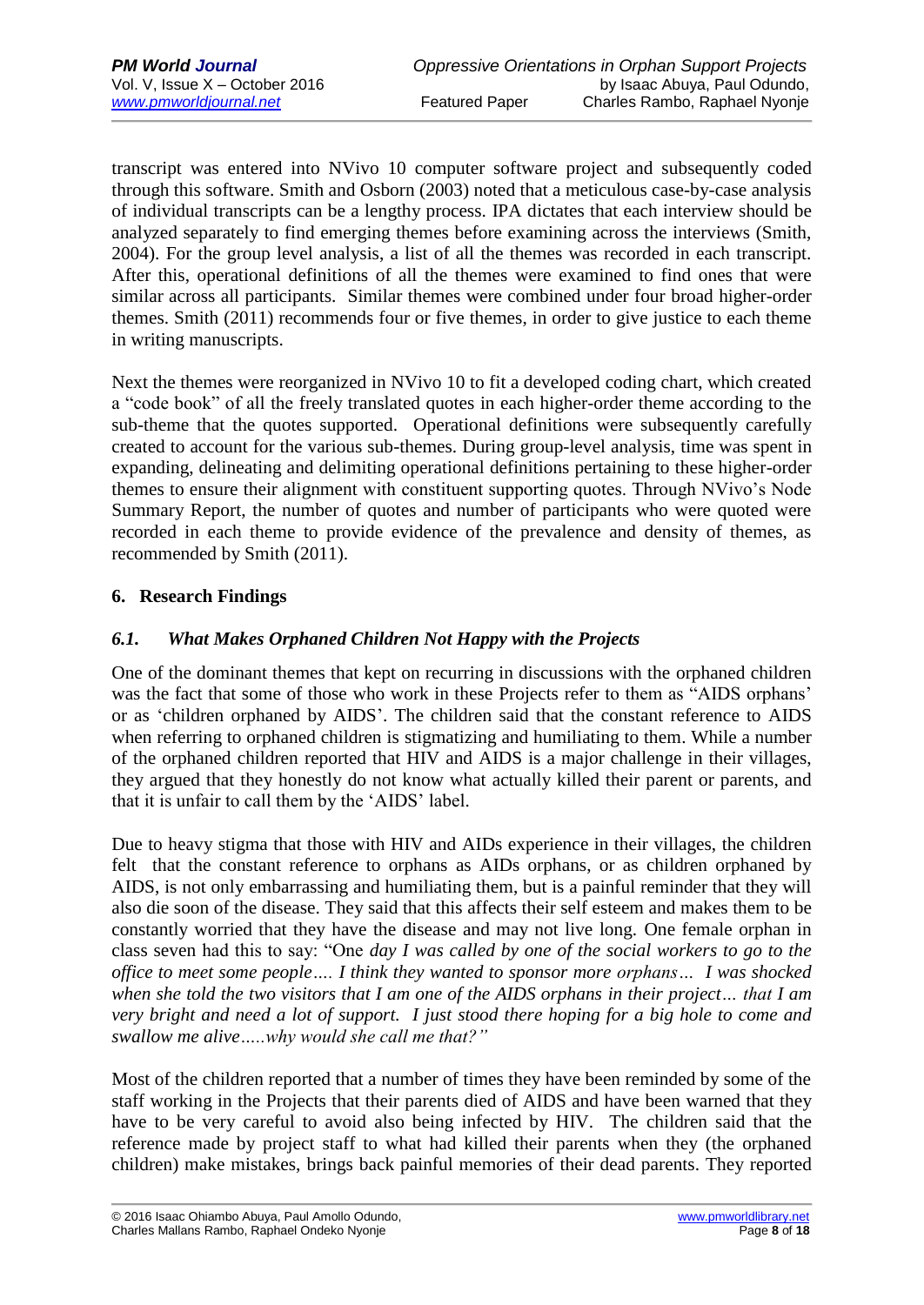that reference to AIDS having been the cause of their parents' death humiliates them and reminds them of a painful past they wish to forget.

The issue of inconsistent and at times unreliable services for the children by the project featured among some of the matters that make the orphaned children unhappy. Majority of the children reported that the Projects take too long to provide them with some of the critical services and materials like uniforms and sanitary pads. They reported that unreliable nature of support for learning materials like uniforms, sanitary pads for girls and school levies affects their learning as they are frequently sent away from school, while the other children continue with learning. A fifteen year old double orphaned girl in class six reported that for girls who have started experiencing monthly periods and those who have no one to support, they experience the pain of shame and humiliation when they cannot have sanitary pads when they are experiencing their periods, "*you are really ashamed and embarrassed when you start having (monthly period) while in school and you don't have sanitary pad. You get worried and cannot play with your friends in school and even pay attention in class when it (monthly flow) comes and you have no sanitary pads'.*

To address this challenge, girls reported that some of the girls that they know who have nobody to buy for them the pads are forced to use old clothes (rags) as sanitary pads, while some are forced to have boyfriends (mostly older sexual partners) who can give them money to buy sanitary pads . A number of orphaned children said they are worried that they cannot have support from the Projects when they need it, while some said that they believed that their supplies are given to other less deserving children who could be related to senior people in the Projects.

Arrogance of some of the project staff was identified by a number of the children as one of the issues that make them feel unhappy. A number of the orphaned children said that some staff are rude, abuse them, do not listen to them and at times misjudge them, even when they have done nothing wrong. "*Some people in the project treat you so bad, and make you just wonder what bad thing you have done'*. While a number of project staff were seen as friendly, some were reported as see the children as a bother and having little or no time for the orphaned children. The children also said that some of the project staff give them derogatory nicknames.

A number of the orphaned children reported that they have been publicly rebuked and abused by some project staff for making mistakes: "*Some of the staff will abuse you in the presence of your friends or even strangers, when they meet you when you are going home from school or church, for a mistake that you made"*, one orphaned male child aged 16 and in class six reported, while referring to an incident where he was abused by a social worker for failing to take his report form for filling by the project.

Some of the orphaned children reported that they have been threatened with deregistration from the project by some project administrators, allegedly for poor performance in school. The children reported that their poor performance in school is caused by the challenges that some of them face as orphans. They reported that the daily struggles that they face as orphans, including sometimes being out of school for long because their parents or guardians cannot pay school levies, have contributed to their poor performance in school. Most of the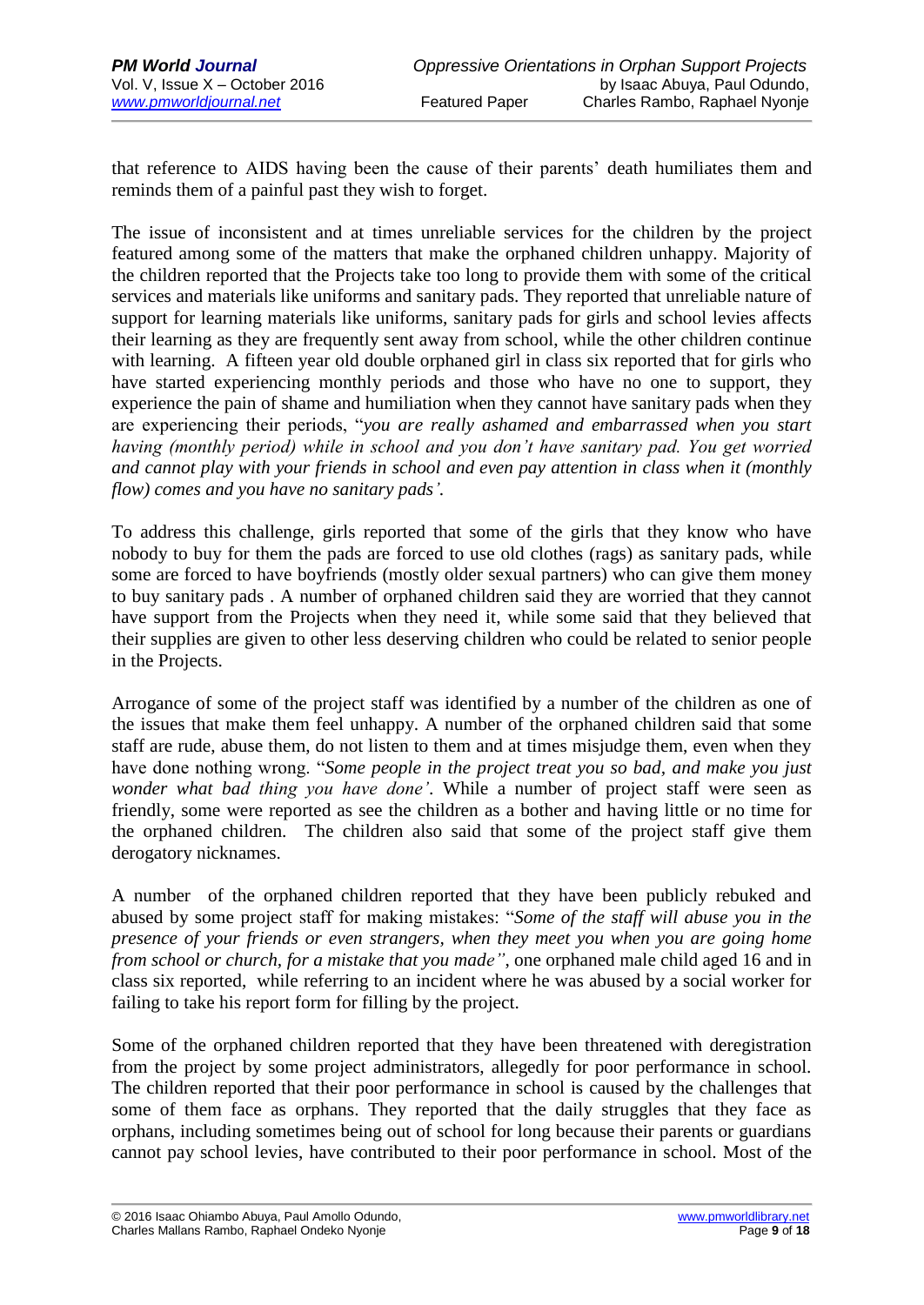orphaned children reported that a number of orphans do not do well in school because of the challenges that they face at home, including being involved in domestic chores after school like cooking, fetching water, not having kerosene for the lamps for evening homework, and even being forced by some of their guardians to go to the lake beaches to beg for food. The children said that these threats make them to be fearful, stressed and afraid.

Most of the orphaned children said that rumours in their villages that some of the support materials that the project buy for them are given to children or relatives of some staff working in the project, make them to be unhappy. Whereas the orphaned children said they have no means of verifying some of these rumours, the fact that they take too long before they get support from the projects, in spite of the assurances they receive that their needs are being taken care of, make them believe some of these rumours. In cases where the materials are procured, a number of the orphaned children said that these materials reach them too late when some of them have despaired, or in some cases, what they really need is not being procured and distributed by the project. These issues make the orphaned children to feel very unhappy with the project and the project staff.

While it is important for the children to get tested for HIV to enable the Projects enroll them into ARV treatment, some of the children reported that they have heard of cases where some of their peers perceived by the project staff to be HIV positive were forced to get tested for HIV. The children said that the being forced to get tested for HIV and the fear of being stigmatized if found positive have made some of them to be apprehensive, fearful, stressed and worried about their fate. The children said that since they depend on the project for some of their support needs, they are powerless to challenge forced HIV testing. They said that the fear is getting tested for HIV is threatening because they know that some of the project staff are not confidential and might start telling other people about their HIV status. Coupled with the humiliation that some of them have experienced in the Projects when they are reminded that their parents died of AIDS, and the sanctions that some of them have experienced in the hands of the project staff for alleged gross misconduct, the children said that the being coerced to get tested for HIV is a terrifying and stressful experience for a number of the children.

Lastly, the children reported that the constant reminder from some of the project staff that they are being helped makes them powerless and feel bad about their helpless situation. While it is true that the Projects and the project staff have helped a number of them, the children said that they are in this situation not because they want and like being helped, but because their parents who could have provided this help and support have died.

The constant reference to being helped by some of the staff is a source of humiliation and makes the children sorely miss the love and support of their departed parents. One of the girls, who reported that she has been constantly reminded that she is being helped by the project, said that at times she has completed getting married so that she can escape from this constant reminder. She said that it will be a lot better if she stopped going to school and getting married, even if she becomes a second or third wife, instead of the being reminded that she is being helped because most of the time.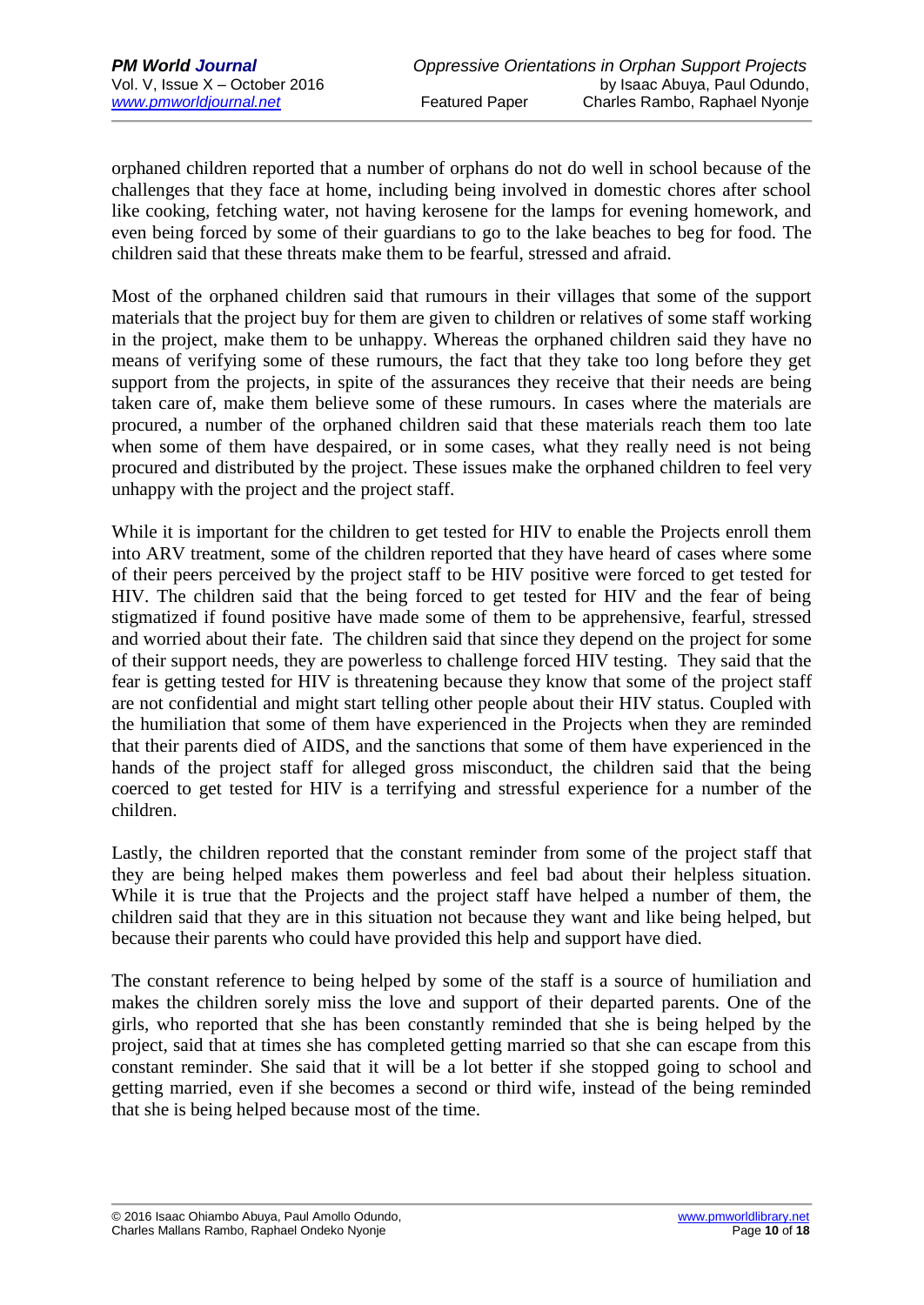## *6.2. What Orphaned Children Think of The Services Offered By The Projects*

The issue of inconsistent and at times unreliable services for the orphaned children by the project featured among some of the matters that make the orphaned children unhappy. Majority of the orphaned children reported that at times the Projects take too long to provide them with some of the critical services and materials that they are entitled to, and that in some cases they donor the services and materials that the project staff had promised them.

The unreliable nature of services and educational support including support for learning materials like uniforms, sanitary pads for girls and other related learning materials badly affects the learning of these orphaned children. A 15 year old double orphaned girl in class six reported that for girls who have started experiencing monthly periods and those who have no one to support, they experience the pain of shame and humiliation when they cannot have sanitary pads when they are experiencing their periods, "*you really get worried and cannot socialize and even pay attention is school when it (monthly flows) comes and you have no sanitary pads".*

Most of the orphaned children said that they have had rumours circulating in their villages that some of the support materials that the project buy for them are given to orphaned children or relatives of some staff working in the project, make them to be unhappy. Whereas the orphaned children said they have no means of verifying some of these rumours, the fact that they take too long before they get support from the project, inspite of the assurances that their needs are being taken care of, make them to believe some of these rumours. In cases where the materials are procured, a number of the orphaned children said that these materials reach them too late when some of them have despaired, or in some cases, what they really need is not being procured and distributed by the project. These issues make the orphaned children to feel very unhappy with the project and the project staff.

While the children had been promised by the project that they will be regularly visited by the social workers and home visitors at school and in their homes to enable the project know their situation and the challenges they face, the children reported that the home visitors and social workers rarely visit them and doubted if some of the social workers and home visitors really knew them and their situation well. Due to the erratic and infrequent home and school visiting, the children said that the project and the project staff are not in constant touch with them and this may explain, in their views why it took long for their needs to be addressed by the project, or why the project gave them materials that they did not really need at the time of distribution.

The children said that if they were visited frequently they would be in a position to share some of the challenges that they meet daily in their homes and in school, and that this would make the project to know their needs and thereby get timely support and intervention from the project and the project staff. Some of the children reported that they don't know who should be visiting them and that they don't know some of the home visitors who should be supporting them when in need. For children without adequate care giving support at home, due in part to the fact they are being cared for by aging grandparents or by ailing parents or caregivers, they have no trusted adult person to turn to for support and even advice when in need.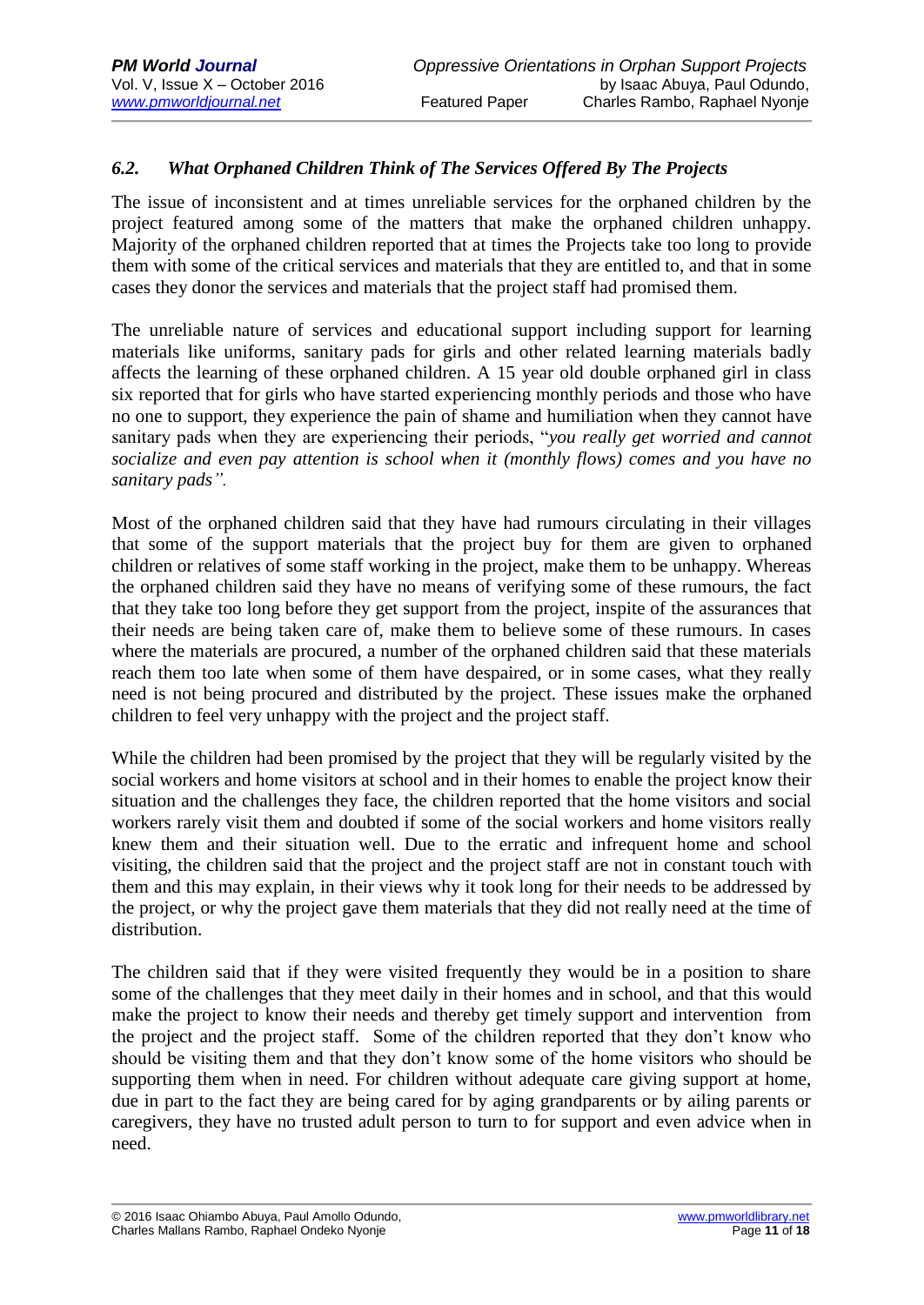The quality of some of the services that children get from the Projects is reported to be of very low quality and embarrassing to the beneficiaries. Materials like sanitary pads and in some cases school uniforms were reportedly of very poor quality and reduce the children's self esteem. While the children agreed that the number of orphaned children may be many and thus making it difficult for the project to adequately meet the needs of all the enrolled orphans, the children said that the project staff should just try and give them things that make them feel like they are valued. Some of the girls said that the uniforms that they have been given by the project are of poor quality and that they get torn faster than the uniforms that other children use, and wondered where some of these things are bought.

As a result, the girls said that they have been forced to use torn uniforms that expose parts of their bodies thus making them feeling embarrassed and humiliated. One of the girls had this to say: " *I was one day give uniform that I think had been used… it was also poorly made and it did not take long for this uniform to be torn…. so I had to go to school with torn uniform and I was being laughed at by my school and class mates… I had to keep on stitching the torn parts of the uniform and it was not very good… you really wished that your parents are alive to buy you good clothes and good uniforms".*

### *6.3. What Orphaned children Would Change in The Projects If They Had the Power*

Majority of the children said that they would talk to the project staff to value the children under their support and see them as human beings. The children said that although they are orphans and some of them may be sick, they should be treated like everybody else. The views of the children was succinctly summarized by one of the boys, a double orphan aged 16 years, had this to say: "we *are orphans yes…. some of us may be sick and I may not know what led to the death of my mother and father, but I know am still a human being… and I want to be seen as a human being, and not as orphan".* All of the children said that if they had the power, they will make people working on the Projects not to refer to them as AIDS orphans or as children orphaned by AIDS. They said that being called by this disease makes feel humiliated, and makes them think that they are about to die. They said that they should be seen just like other children who need support and care and should not be identified by AIDS.

Most of the children reported that if they had the power, they would give room for orphaned children to freely share their views with the project staff without being judged or rebuked as has happened in the project. They said that when the children are given room to share their views freely with the project staff, then the children will feel valued and listened to and this will also make the project staff to understand their needs and provide the needed support.

The children said that they would let the sponsored children to get the support when they need it, and also encourage the project staff to consult regularly with the children. They reported that giving support to the children when they need it will encourage the orphaned children not to lose hope and work hard in school, knowing that their needs are taken care of. Apart from this, the girls said that the project should ensure that they receive sanitary pads every month to reduce the embarrassment that they experience when they don't have the pads.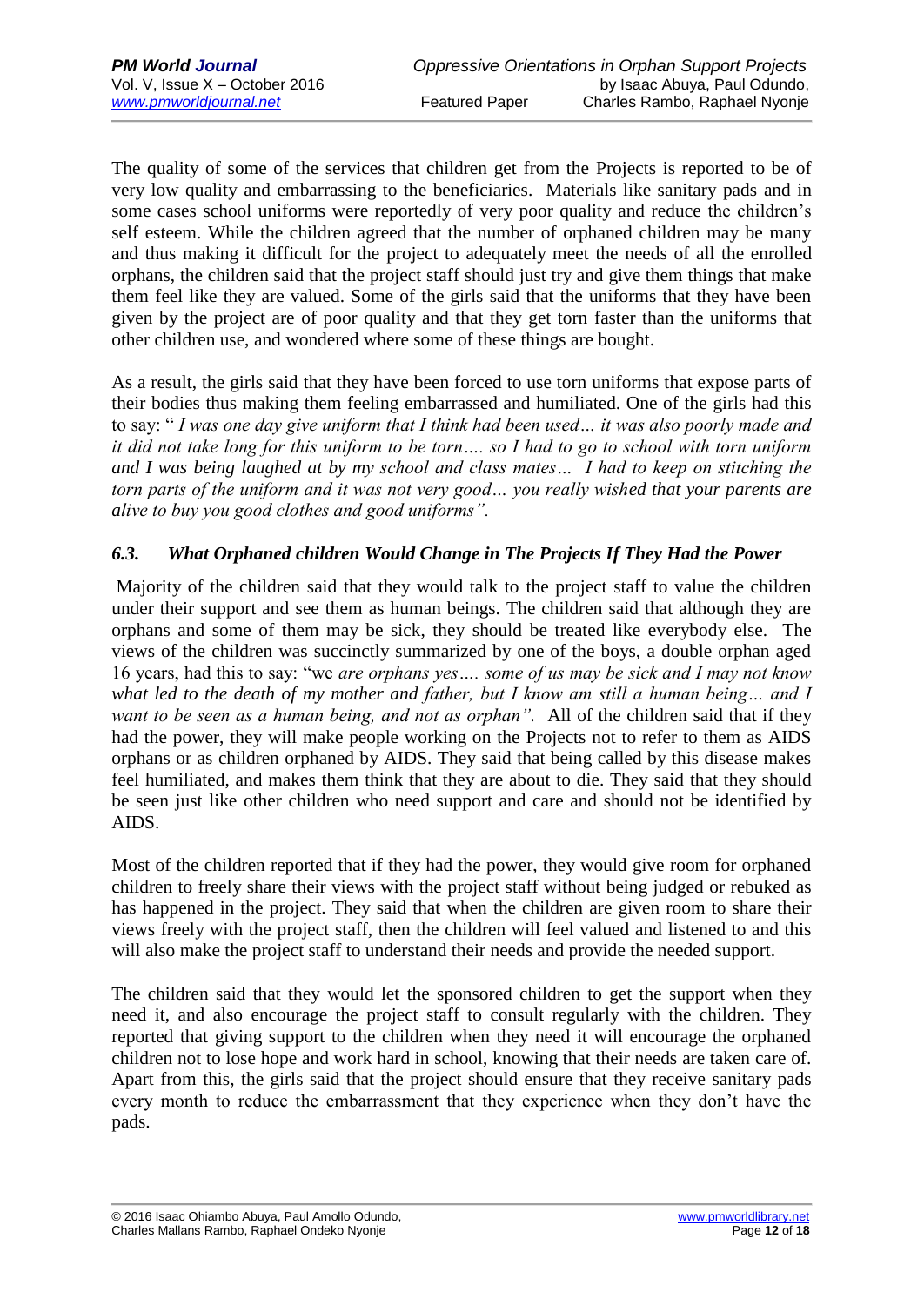A number of children said that if they had the power, they would ensure that the Projects support the children to have meals in school since a number of children come from very poor families and do not have enough to eat at home. The said that school meals will enable the children to be attentive in school and also love going to school since they will be assured of food to eat. The children reported that a number of orphaned children perform poorly in exams because they go to class hungry and this makes them not to follow and remember what they are taught in class as they are constantly worried about what to eat.

Majority of the children reported that if they had the power to make decisions and change things in the Projects, they would ensure that the social workers and the home visitors regularly visit the homes and the local schools where the orphaned children are. They said that this is important since this would make the social workers, the home visitors to be in constant touch with the children and know the problems and challenges that they face and support the children to handle these problems and challenges before they get out of hand.

#### **7. Brief Discussion & Conclusion**

The purpose of this study was to explore the lived experiences of orphaned children with oppressive conditions in orphan support projects. A key finding in this formative study is that orphaned children perceive these projects as oppressive. From the results of this study, four critical components of oppression namely, humiliation, powerlessness, exploitation and dehumanization emerged as dominant oppression themes in this study. From discussions with the sampled children, orphan support projects and the services provided by these projects were found to institutionalize and perpetuate oppression of the very children who are supposed to be protected by these interventions. This project has provided evidence that orphan support projects, an important part of child welfare system in Kenya are pervasively oppressive to the children.

The threat of degistrastation of none academically performing children is a form of what *institutional bullyism*, which is a critical pillar of institutional oppression. Moreover, the attitudes and orientation of service providers was reported by the sampled orphaned children to be reinforcing the very oppression and suffering that these projects are designed and implemented to mitigate. The research findings have confirmed the theory of the double jeopardy of oppression: orphaned children not only experience oppression in their families, schools and communities, but are very projects that should be mitigating the suffering of the children. One of the important findings in this study is the pervasive stigmatizing and humiliation that orphaned children experience in the projects through association with AIDS. The oppressive dominant discourse in these projects is the association of these children to AIDS. They are variously called 'AIDS orphans' and or 'children orphaned by AIDS'.

This study is one of the few studies that have explored the lived experiences of orphaned children with oppressive orphan support projects. This study was conducted among a few purposively sampled children enrolled in orphan support projects. To ensure that the study findings are generalized to the orphan population and orphan support projects, it is recommend that a larger sample of children and projects should be included in subsequent studies using a mixed method approach that integrate both quantitative and qualitative approaches.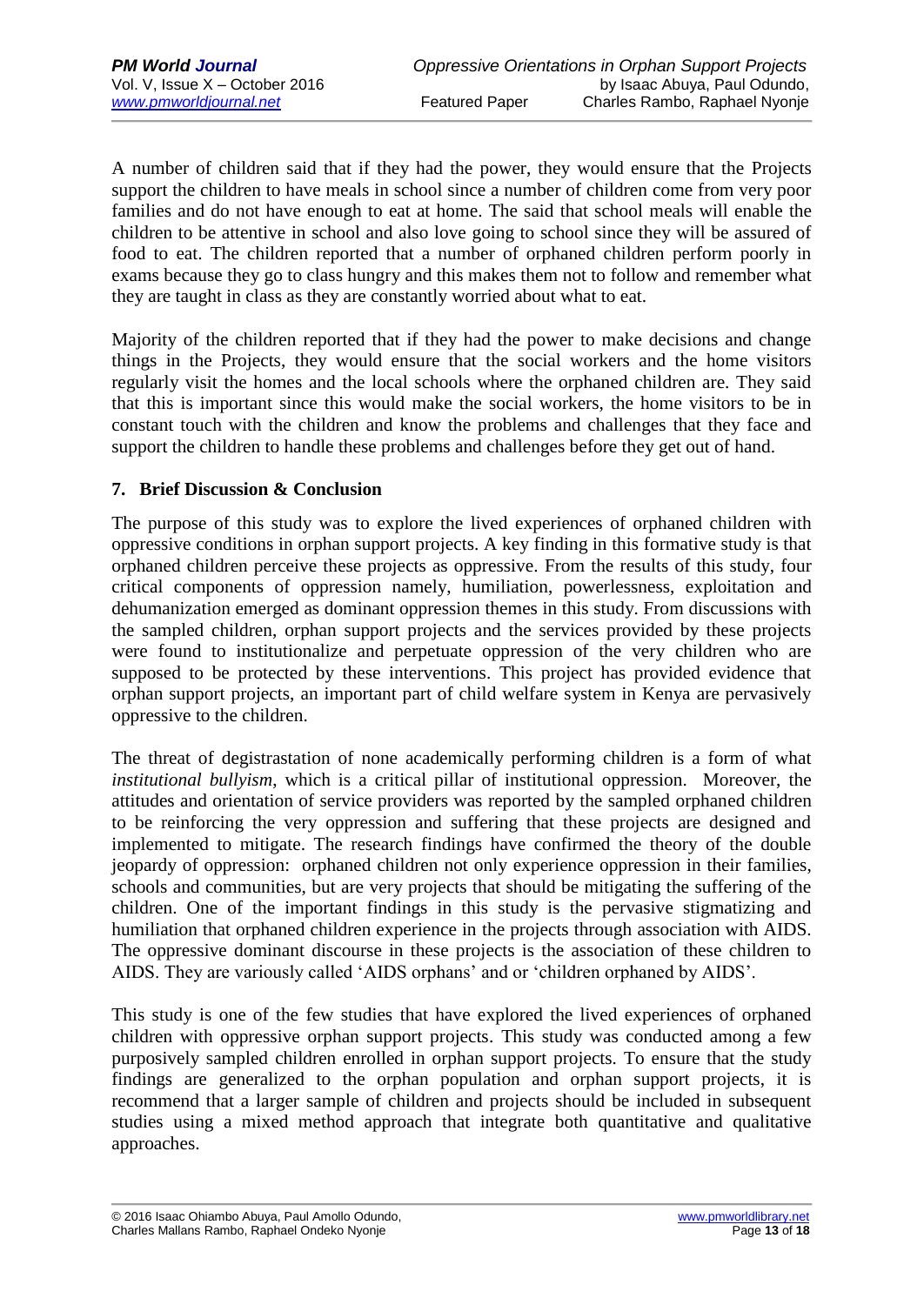#### **References**

- Biemba,G; Njoka,J; Simon, J; Costello; Beard & Brooks, B (2009) Kenya Research situation analysis on orphans and other vulnerable children. Boston University Centre for global Health & Development. Boston.
- Dumbrill, G. C. (2011). Doing anti-oppressive child protection casework. In D. Bains (Ed.), Doing anti-oppressive practice: Social justice social work (2 ed., pp. 51-63). Halifax, Canada: Fernwood Publishing.
- Dumbrill, G.C. (2012). Anti-Oppressive Child Welfare: How We Get There From Here. *Ontario Association of Children's Societies Journal,* Vol 5, (1).pp1-7.
- Dumbrill, L (2003). Child Welfare: AOP's Nemesis? In Wes Shera (Ed.). Emerging Perspectives on Anti-Oppressive Practice (pp.101-119). Toronto, Canada: Canadian Scholars Press Inc.
- Grant, L. & Ojo, K. (Eds.). (2008). Anti-Oppression in Child Welfare: Laying the Foundations for Change: A Discussion Paper. Toronto, Canada: The Child Welfare Anti-Oppression Roundtable.
- Hepburn, A.E (2001). Primary Education in Eastern and Southern Africa: Increasing Access for Orphans and Vulnerable Orphaned children in AIDS Affected Areas. Duke University Press.
- Human Rights Watch (HRW). (2001). "In the Shadow of Death: HIV/AIDS and Orphaned children's Right in Kenya", Vol.13.No 4(A).p.1 [\(http://www.hrw.org/reports/2001/kenya\)](http://www.hrw.org/reports/2001/kenya).
- Johnson, V., Ivan-Smith, E., Gordon, G., Pridmore, P. and Scott, P. (eds) (1998) Stepping Forward: Orphaned children and young people; participation in the development process, London: Intermediate Technology Publication.
- Joint United Nations Programme on HIV/AIDS (UNAIDS). (2010). Global Report: UNAIDS Report on the Global AIDS Epidemic 2010.Joint United Nations Programme on HIV/AIDS (UNAIDS); Geneva, Switzerland.
- Kenya National Bureau of Statistics (KNBS). (2010) Kenya Population and Housing Census. KNBS; Nairobi, Kenya.
- Kirby, P. & Bryson, S. (2002) Measuring the Magic: Evaluating and Researching Young People's Participation in Public Decision Making, London: Carnegie Young People's Initiative.
- Kortesluoma, R., Hentinen, M & Nikkonen, M (June 2003). 'Conducting a qualitative child interview: methodological considerations'*, Journal of Advanced Nursing*, 42(5), 434- 441.
- Lansdown, G. (2002) Promoting Orphaned children's Participation in Democratic Decision-Making, Innocenti Research Centre, Florence: UNICEF.
- Laws, S & Mann, G (2004). *So you want to involve orphaned children in research*? A toolkit supporting orphaned children's meaningful and ethical participation in research relating to violence against orphaned children, Save the Orphaned children, Sweden.
- Mahon, A., Glendinning, C., Clarke, K & Craig, G (1996) 'Researching Orphaned children: Methods and Ethics', *Orphaned children and Society*, 10, 145154.
- Mason, J. & Urquhart, R (2001). Developing a model for participation by orphaned children in research on decision making', *Orphaned children Australia*, 26(4), 1621.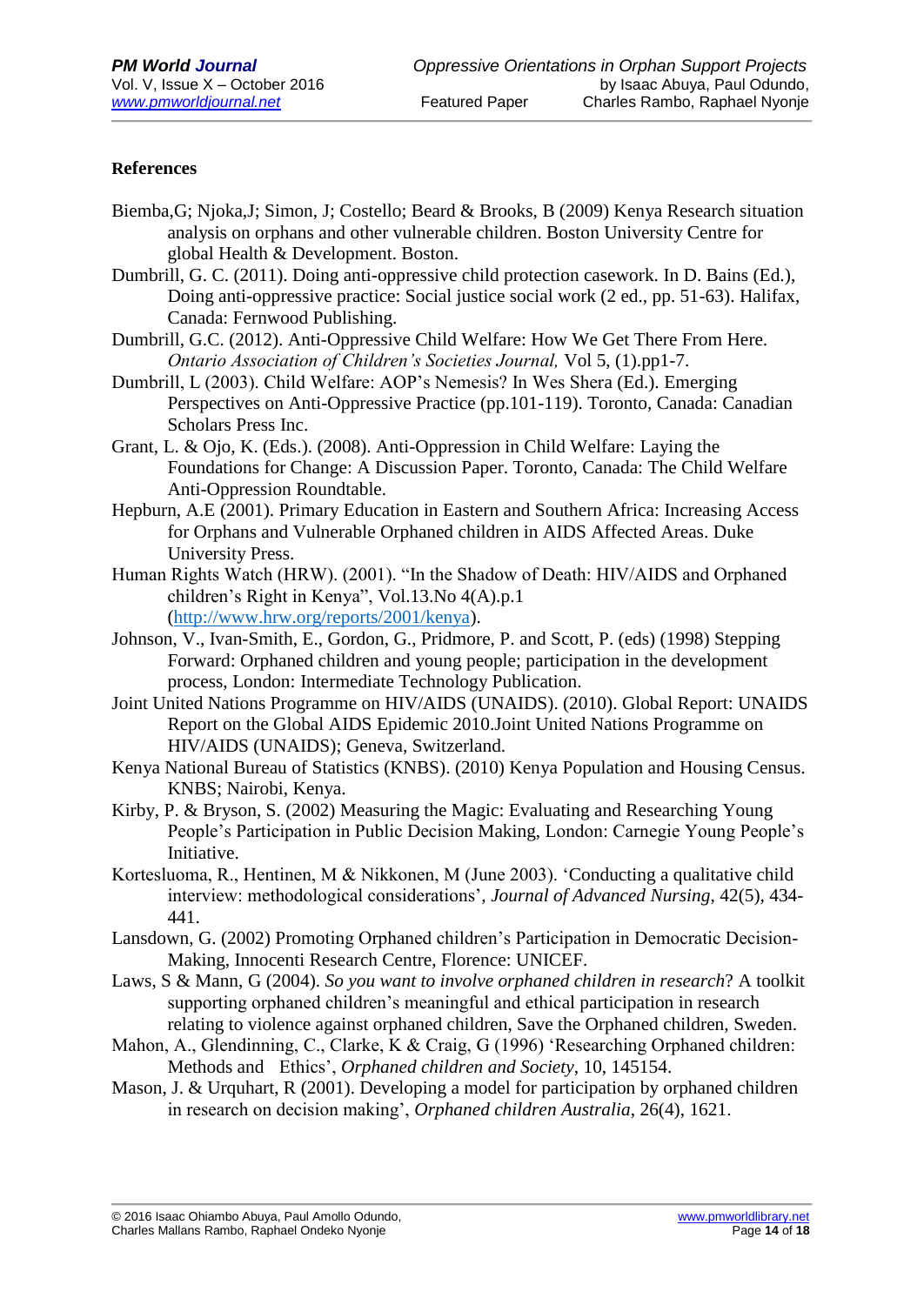- Mullay, B (2010). Oppression: An Overview. In Challenging Oppression and Confronting Privilege: A Crucial Social Work Approach. pp.  $34-65$  ( $2<sup>nd</sup>$  Edition). Toronto, Canada: Oxford University Press.
- Muller O, & Abbas N (1990). The impact of AIDS mortality on children's education in Kampala Uganda. AIDS Care, 2:77-80. )
- National AIDS Control Council (NACC), National AIDS and STI Control Programme (NASCOP). (2011).The Kenya AIDS Epidemic Update 2012. NACC, NASCOP; Nairobi, Kenya.
- Nieuwenhuys, O. (2001). By the sweat of their brow? Street orphaned children, NGOs and orphaned children's rights in Addis Ababa. *Africa* 71, 4, pp. 539–557.
- Petalas, M.A., Hastings, R.P., Nash, S., Dowey, A., & Reilly, D. (2009). 'I Like That He Always Shows Who He Is': The Perceptions And Experiences Of Siblings With A Brother With Autism Spectrum Disorder. *International Journal of Disability, Development and Education* 56, 4, 381-399.
- Pfleiderer, R., & O. Kantai. (2010). Orphans and Vulnerable Children (OVC) Programming in Global Fund HIV/AIDS Grants in Kenya. Washington, DC: Futures Group, Health Policy Initiative, Task Order 1.
- Pretty, J., Guijt, I., Thompson, J & Scoones, I (1995) A Trainer's Guide for Participatory Learning and Action: IIED Participatory Methodology Series, International Institute for Environment and Development, London.
- Salaam, T (2004). AIDS Orphans and Vulnerable Orphaned children (OVC): Problems, Responses, and Issues for Congress. CRS Report for Congress.
- Save the Orphaned children (2001) Learning to Listen: Consulting orphaned children and young people with disabilities, Save the Orphaned Children, London.
- Sengendo J, & Nambi J. The psychological effect of orphanhood: a study of orphans in Rakai district. Health Trans Rev 1997, 7 (Suppl):105-124.
- Sengendo, J & Nambi, J (1997). The Psychological effect of orphan hood: A study of orphans in Rakai District. *Health Transit Rev 7 Suppl*: 105- 124.
- Sinclair, R. (2004) Participation in practice: Making it meaningful, effective and sustainable', *Orphaned children & Society,* 18, 2: 106-18.
- Smith J. A (2004). Reflecting on The Development of Interpretative Phenomenological Analysis and Its Contribution to Qualitative Research in Psychology. *Qualitative Research in Psychology* 1:39-54.
- Smith, J. A. (2007). Hermeneutics, Human Sciences and Health: Linking Theory and Practice. *International Journal of Qualitative Studies on Health and Well-being* 2:3- 11
- Smith, J. A., Flowers P., & Larkin, M (2009). Interpretative Phenomenological Analysis: Theory, Method and Research. Los Angeles, Sage.
- Strega, S & Carriere, J. (2009). Walking this Path together: Anti- Racist and Anti-Oppressive Child Welfare Practice. Halifax, Canada: Fernwood Publishing.
- Subbarao, K; Coury, D (2004) reaching out to Africa's: A framework for Public Action. The World Bank. Washington, D.C
- The Child Welfare Anti-Oppression in Child Welfare: Laying the Foundations for Change. *The OACAS Journal*, 53, 2, 1-67.
- Thomas, N & O'Kane, C (1998) 'The Ethics of Participatory Research with Orphaned children', *Orphaned children and Society*, 12, 336348.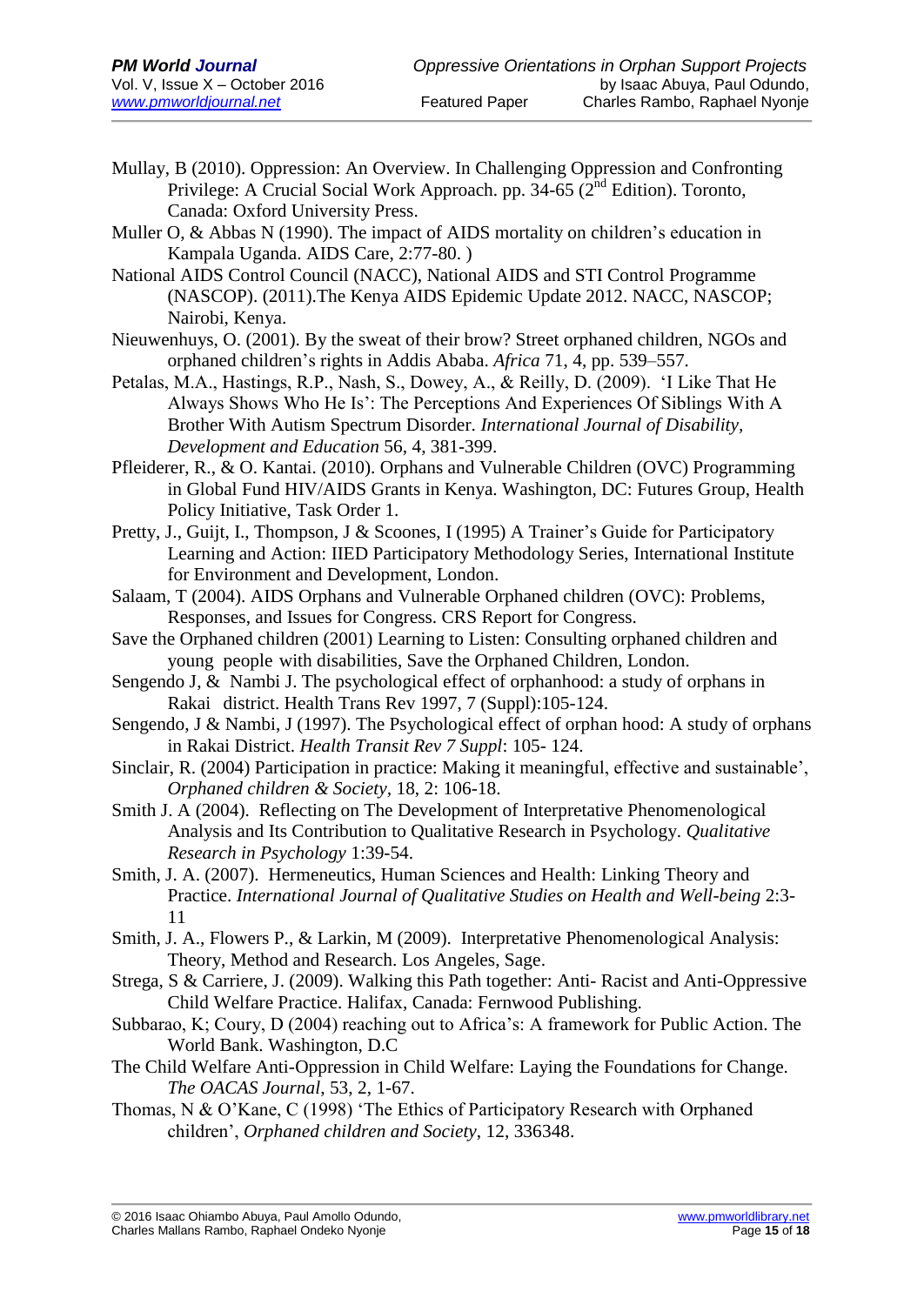- Turnell, A. & Edwards, S (1997). Aspiring to Partnerships: The Sign of Safety Approach to Child Protection. *Child Abuse Review*, 6, 179-190.
- United Nations Children Fund (UNICEF) and the Government of Kenya (GoK). (2006).The Extent and Effect of Sex Tourism and Sexual Exploitation of Children on the Kenyan Coast; A study conducted by UNICEF and Government of Kenya in 2006.
- United Nations Children Fund (UNICEF). (2007) Children affected by HIV/AIDS in South Asia – A synthesis of current global, regional and national thinking and research. Unicef regional office for South Asia
- United Nations Children's Fund (UNICEF). (2013). The Framework for the Protection, Care, and Support of Orphans and Vulnerable Children Living in a World With HIV and AIDS.
- United Nations Children's Fund (UNICEF); New York, NY: 2004. Available at: http://www.unicef.org/aids/files/ Framework\_English.pdf. Accessed May 24, 2013.
- Wilson, C & Powell, M (2001) A Guide to Interviewing Orphaned children: Essential Skills for Counsellors, Police, Lawyers and Social Workers, Allen & Unwin, Crows Nest, NSW
- Wong, H, & Yee, J. (2010). An Anti-Oppressive Framework for Child Welfare in Ontario. *Ontario Association of Orphaned children's Aid Society, 1-52.*
- World Bank. Confronting AIDS: Public Priorities in a Global Epidemic. New York: Oxford University Press; 1997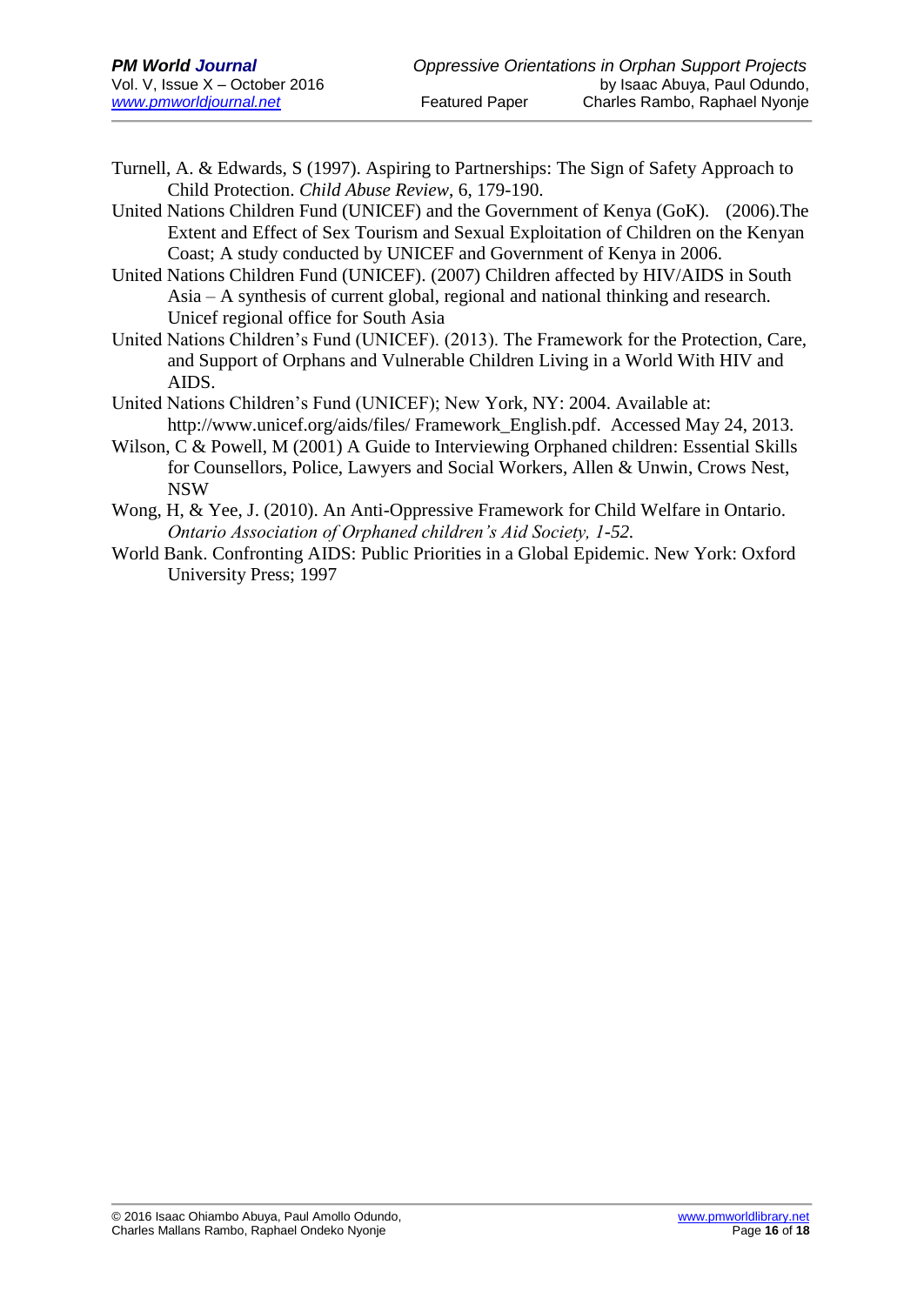## About the Authors



## **Isaac Odhiambo Abuya**

Homa Bay, Kenya



**Isaac Odhiambo Abuya** is a PhD candidate in Project Planning and Management at the University of Nairobi. He holds Masters of Arts in Project Planning and Management from the University of Nairobi and Bachelor of Education from Egerton University. Isaac Abuya is the Chief of Staff in the County Government of Homa Bay, Kenya. Mr. Abuya has 22 years' experience in designing, implementing and evaluating high impact educational, health and social projects for vulnerable populations and communities in Kenya. He is the chairman of the Kenya Association for Performance Management (KAPM), and the Value Chain Management Association (VCMA). He can be reached through his email: [abuya@isaacabuya.com](mailto:abuya@isaacabuya.com)



## **Prof. Paul Amollo Odundo, PhD**

Nairobi, Kenya



**Prof. Paul Amollo Odundo** is Professor of Education and Chairman of Educational Communication Department, University of Nairobi. Prof. Odundo obtained his PhD in Administration from the University of Nairobi, Master of Arts degree in Administration from Lagos University, Nigeria and Bachelor of Education degree from the University of Nairobi. Prof. Odundo is a distinguished scholar and has published a number of research papers and articles on Public Governance, Educational Management, Public Administration, Project Planning and Management and Project Financing and. He has supervised a number of Masters and PhD students in diverse areas. Jointly with Professor Rambo and Dr. Nyonje, Prof. Odundo is supervising Isaac Abuya's doctoral research on Deficit Designs in Orphan Support Projects in Kenya Prof. Prof. Odundo can be reached through his E-mail: [odundo@yahoo.com](mailto:odundo@yahoo.com).